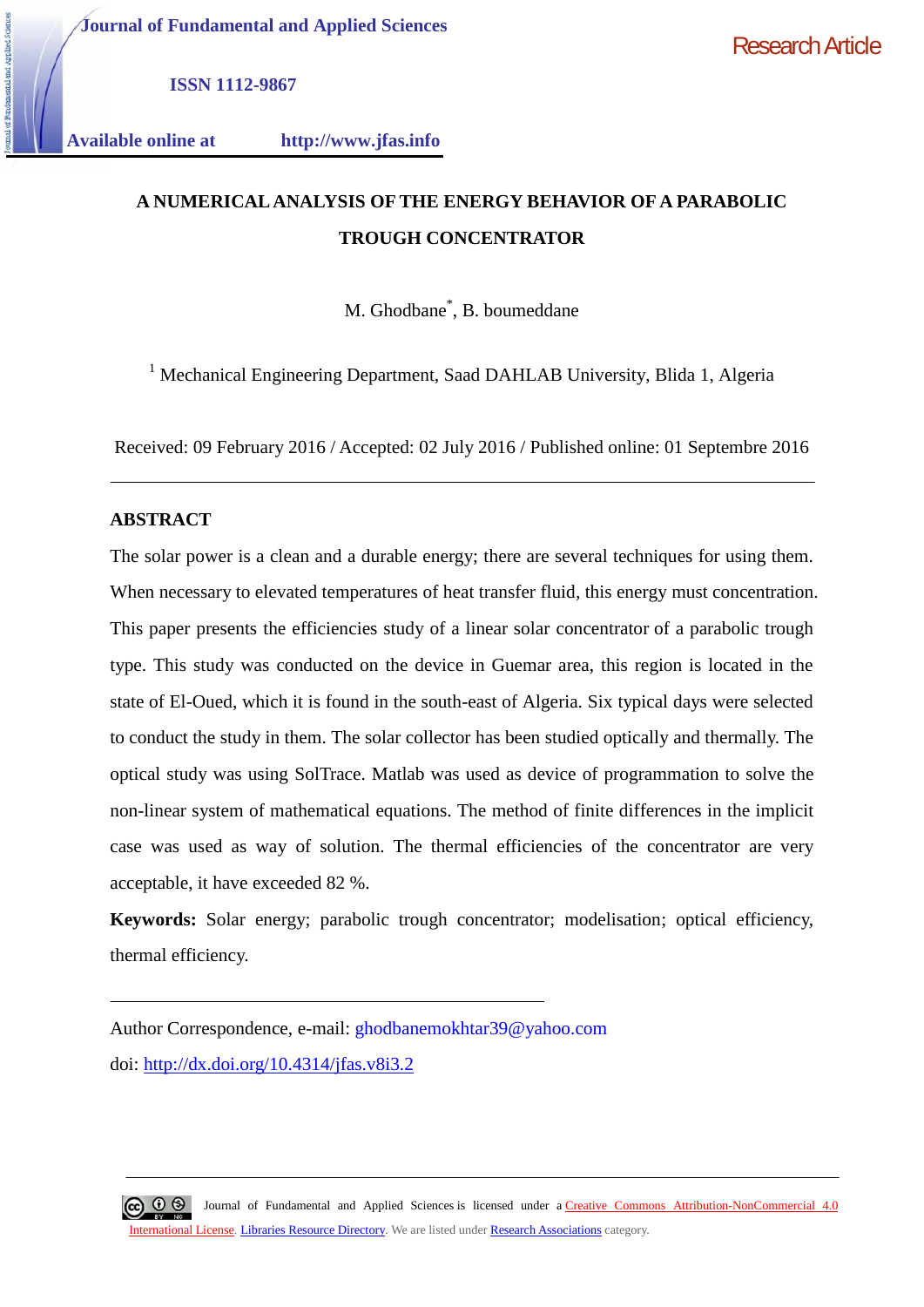## **1. INTRODUCTION**

Algeria is the first country in Africa by area, over four-fifths of their territory is desert. Algeria has a very important energy source from its location. Figure (1) shows the average annual global radiation received on a horizontal surface in the national territory between 1992 and 2002.



**Fig.1.** Average annual of global radiation received on a horizontal surface, period 1992-2002 [Wh/m²] [1].

The annual duration of a solar radiation on almost all the national territory exceeds 2000 hours, which can reach 3900 hours (high plains and Sahara). Daily, the solar energy potential given on a horizontal surface of 1 m² is around 5 KWh over most of the country, where we find that the average energy received at the coastal region near  $1700$  [KWh / m<sup>2</sup> / year], 1900 [KWh /  $m<sup>2</sup>$  / year] in the highlands, and 2650 [KWh /  $m<sup>2</sup>$  / year] in the south of the country [2, 3].

This paper is concerned with examining the effectiveness of a linear solar concentrator of a parabolic trough type. The main objective of this work is determining the water vapor temperature which can be reached through this collector in Guemar region, Algeria. This technology is mature and highly efficient; it is available today in Algeria (the hybrid power plant of Hassi R'Mel and the solar village of Adrar). An energy balance was chosen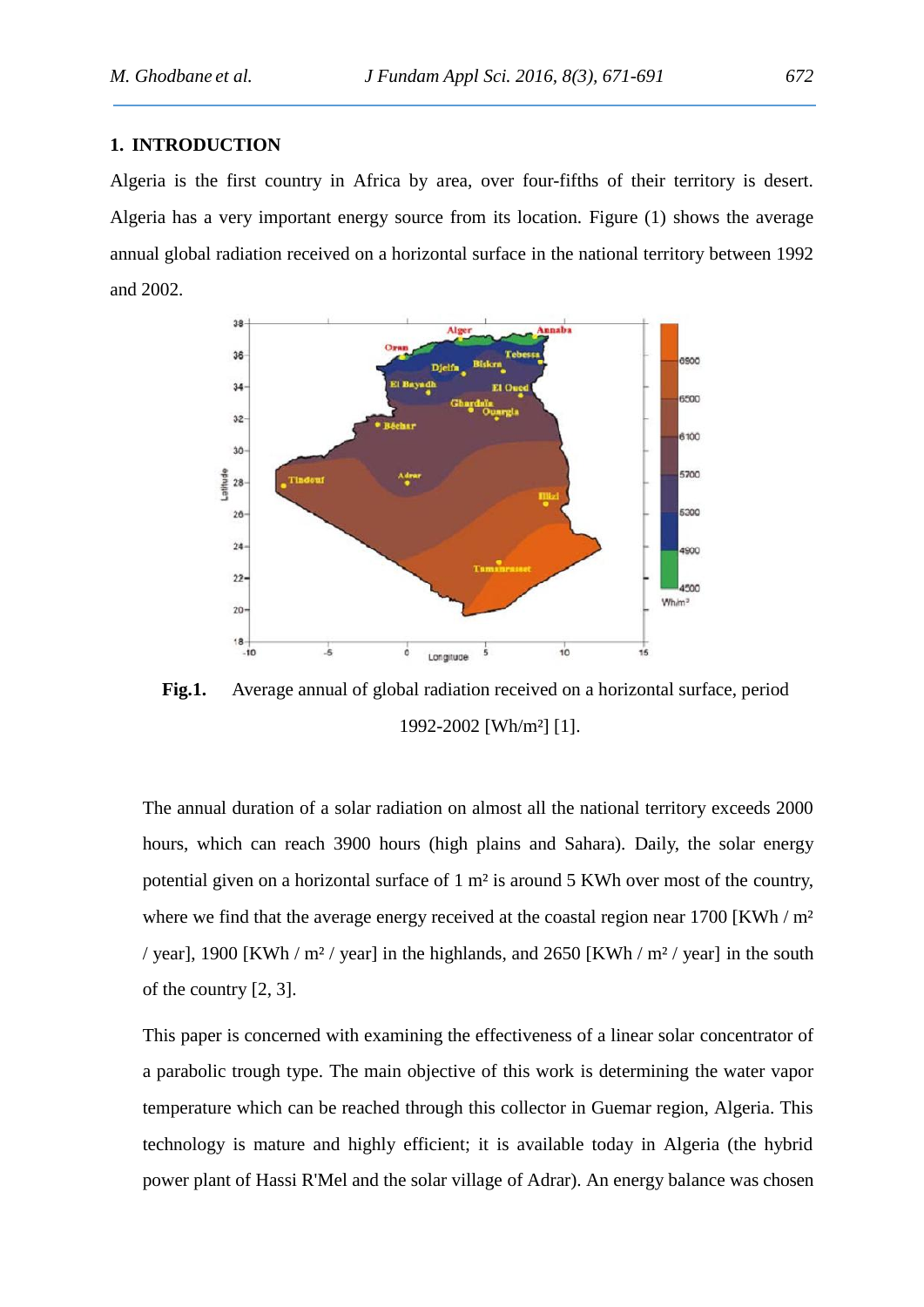which is based on heat exchange between the four absorber tubes, the heat transfer fluid and glass tubes. A program Matlab was developed using the finite difference method in case implicit to simulate the performance of the concentrator. This study was done using real data from the parabolic trough collector of R'Mel Hassi hybrid power plant, Province of Laghouat, Algeria.

## **2. THE PARABOLIC TROUGH CONCENTRATOR**

The parabolic trough solar concentrator has a circular absorber tubes of copper metal with a suitable selective layer located in the focal line of the parabola; the selective surface that has a high absorption coefficient and a good absorber of solar radiation, it has a high infrared emittance waves [4, 5]. The receiver is surrounded by a glass envelope (glass). A direct incident solar radiation is focused by the mirrors on the receiver. A heat transfer fluid (HTF) circulates inside the receiver, in this case the fluid is water. The heated water where the temperature can exceed  $160^{\circ}$  C [6-8].

The parabolic trough concentrators are the most widely used linear concentrator for thermodynamic conversion of solar energy, especially in industrial and domestic areas where requiring an operating temperature between 80  $\degree$  C and 160  $\degree$  C [9]. For example, electricity production requires high temperatures of 400  $\degree$  C to 1200  $\degree$  C. We can produce superheated steam in power plants with parabolic trough concentrators, where the temperature up to  $1500 \degree$  C [7, 8, 10].

The parabolic trough concentrator is the most promising technologies to take the place of non-renewable energies (fossil fuels and nuclear energy), especially in the industrial sector (power plants, hybrid systems, desalination, air-conditioning, refrigeration, irrigation, etc.) [8, 11, 12].

A gas / solar hybrid electric central was established in Algeria with German specifications in the region of Hassi R'Mel (Laghouat). This plant will combine parabolic trough concentrating solar power of 25 MW, an area of  $180,000 \text{ m}^2$ , in conjunction with a gas turbine plant of 130 MW.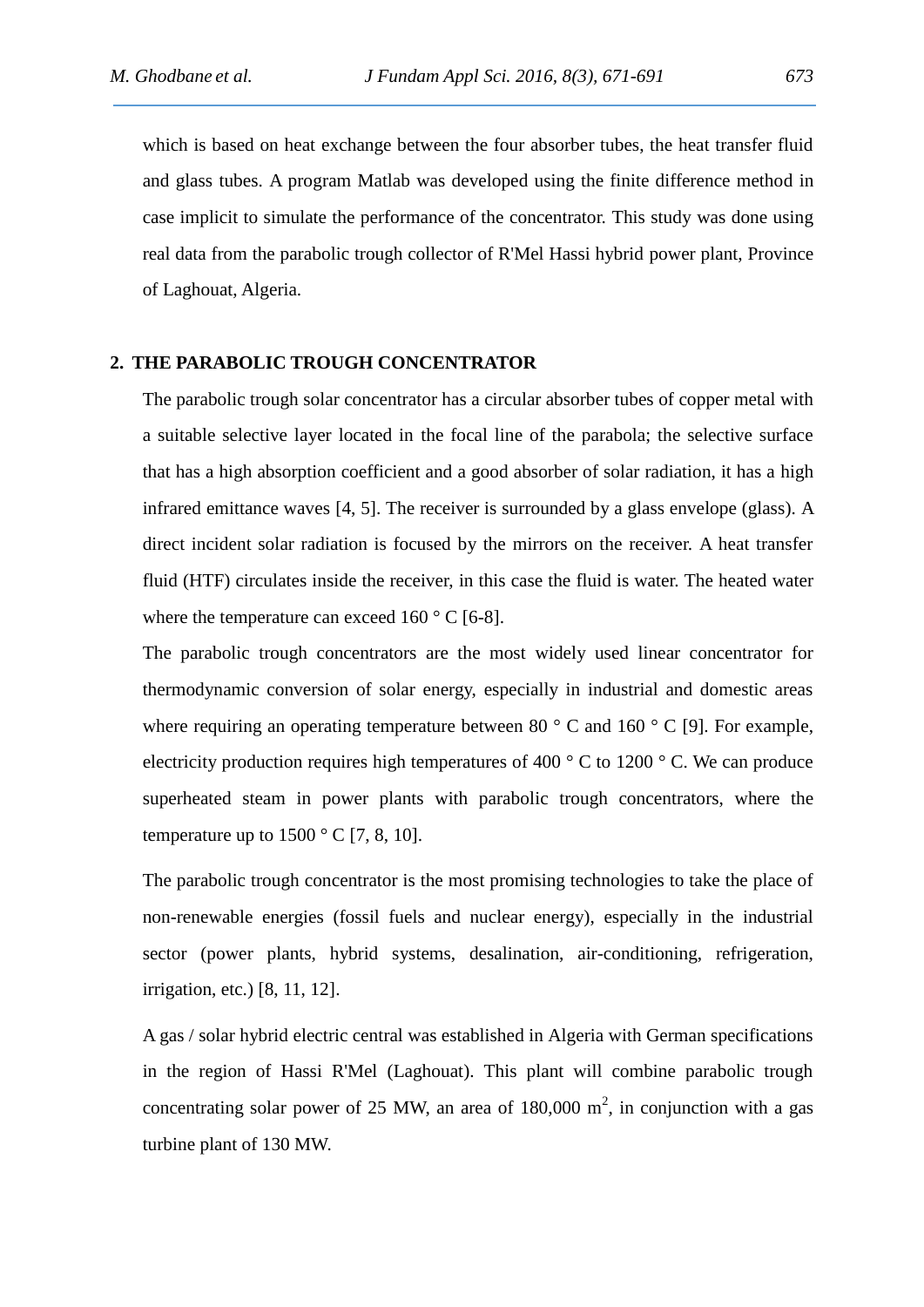The dimensions of the absorber tubes of this simulation are the same dimensions of receiver tubes of Hassi R'Mel Central. Table (1) shows the geometrical characteristics of the absorber tubes for a segment.

| Geometric characteristic                               | Value [mm] |
|--------------------------------------------------------|------------|
| External diameter of the absorber $(D_{A,ext})$        | 70         |
| Internal diameter of the absorber $(D_{A,\text{int}})$ | 65         |
| External diameter of the glass $(D_{Vext})$            | 115        |
| Internal diameter of the glass $(D_{\text{Vint}})$     | 109        |
| Mirror length $(L)$                                    | 12270      |
| mirror width $(W)$                                     | 1 I 90     |

**Table1.** The geometrical characteristics of the absorber tubes.

Six days of the year were chose for such modeling. These days are the typical days of February, April, June, August, October and December for 2014. These measures were taken from the meteorological measurements archive of Guemar station; this station is locating in Guemar Airport [13]. Table (2) shows weather data for six days in the site of Guemar.

**Table2.** Meteorological data for Guemar site for six typical days.

| month    | <b>Typical Day</b> $T_{max} (^{\circ}C)$ $T_{min} (^{\circ}C)$ $T_{aver} (^{\circ}C)$ $V_{wind} (m/s)$ |    |    |    |      |
|----------|--------------------------------------------------------------------------------------------------------|----|----|----|------|
| February | 16                                                                                                     | 26 | 11 | 18 | calm |
| April    | 15                                                                                                     | 29 | 14 | 22 | calm |
| June     | 11                                                                                                     | 35 | 21 | 28 | calm |
| August   | 16                                                                                                     | 44 | 26 | 35 | calm |
| October  | 15                                                                                                     | 26 | 18 | 22 | calm |
| December | 10                                                                                                     | 19 | 05 | 12 | calm |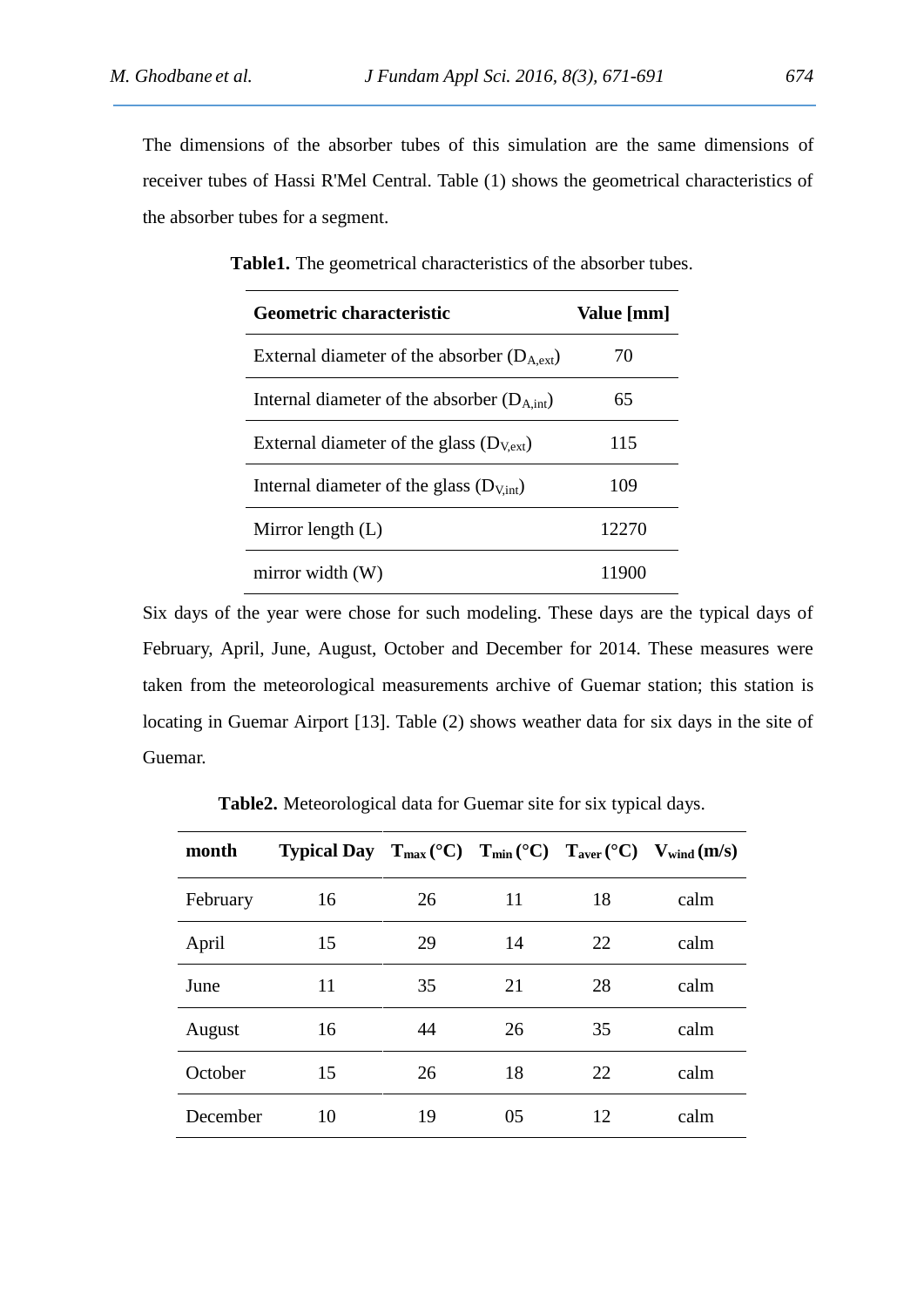## **3. OPTICAL STUDY**

The optical modeling was performed using the SolTrace software; it is developed by the National Renewable Energy Laboratory (NREL), it is American laboratory [14]. The optical system of the concentrator is composed of two parts, the reflecting surface of the concentrator and four absorber tubes. The reflecting surface of the concentrator is modeled as a single mirror of parabolic section. The four absorber pipes are located in the focal line center of the concentrator to absorb the greatest possible amount of solar energy. Table (3) displays the optical parameters of the collector.

| <b>Parameter</b>                                                               | Value   |
|--------------------------------------------------------------------------------|---------|
| optical overall average error ( <sub>optique</sub> )                           | 03 mrad |
| Mirror reflection coefficient $\binom{m}{m}$                                   | 0.92    |
| Transmissivity of the glass                                                    | 0.945   |
| Absorbion coefficient of the absorber tube ()                                  | 0.94    |
| The emissivity of the absorber tube $(\lambda)$                                | 0.12    |
| The emissivity of the glass $\left(\begin{array}{c} \gamma \end{array}\right)$ | 0.935   |

**Table3.** Optical characteristics of the absorber tubes.

The optical simulation is used to estimate the flow and thermal concentration incident on the surface of the absorber tubes. During the optical study took into account all of:

- The solar radiation value in every moment;
- The incidence angle of solar radiation on the reflecting mirror;
- The properties of each mirror (geometrically and optically);
- The properties of the absorber tubes (geometrically and optically).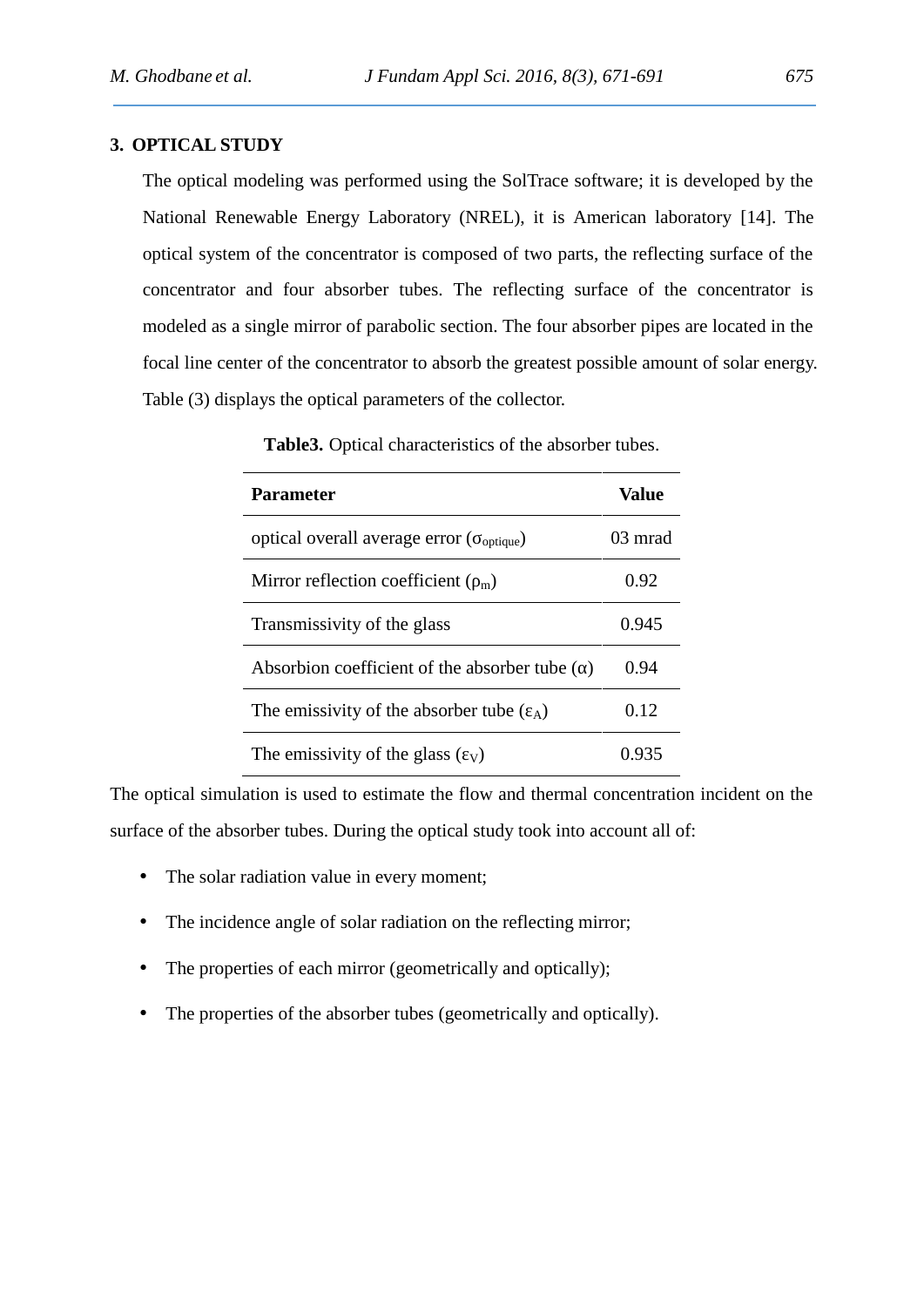

**Fig.2.** Parabolic trough concentrator schematic with SolTrace software.

It is assumed that the optical properties (coefficient of reflection, absorbency, etc.) are uniform over the entire reflecting surface. It is considered that the solar tracking is very precise; the opening of the hub is constantly perpendicular to the rays from the solar disk.

## **4. THERMAL STUDY**

During the thermal modelisation of the solar thermal concentrator, numerical solution was used to simplify the energy balance equations. this model was used to estimate the variation of the output temperature of the liquid carrier of heat (water) based on the direct sunlight (DNI) in the site Guemar (61 meter altitude, latitude and longitude 33.51 ° N 6.78 ° E), Province of El Oued, Algeria.

Heat exchange occurs between three components: the heat transfer fluid, the absorber tubes and the glass tubes. The temperature modelisation is based on energy balances characteristic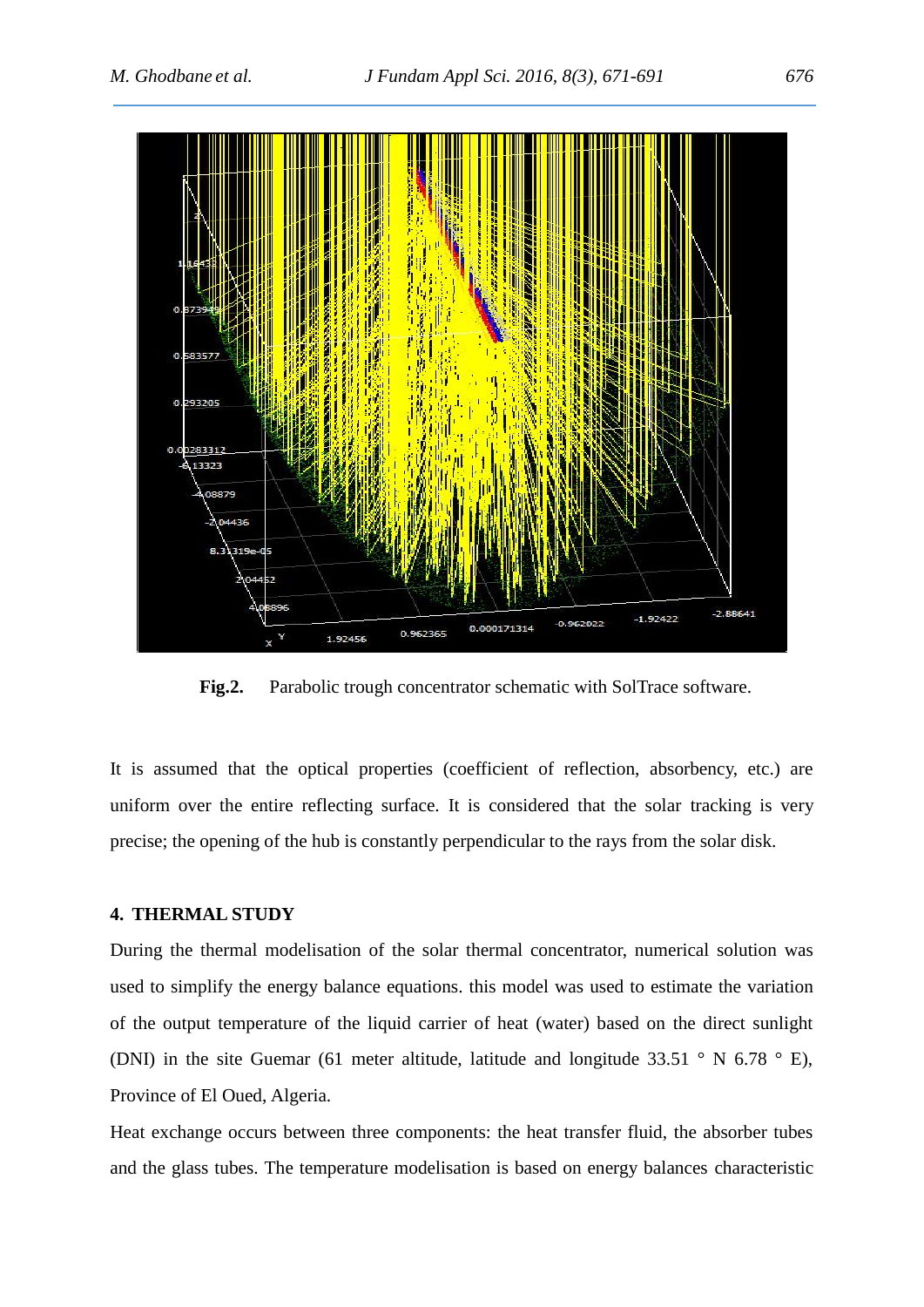by differential equations of the three temperatures:  $T_F$  (fluid),  $T_V$  (glass) and  $T_A$  (absorber tubes). These equations vary during the illumination time (t) for a length  $(X)$  of the absorber. The discretization of method finite difference was chose for solving the nonlinear equations of heat balance at the absorber tubes. A computer program was developed in Matlab after discretization equations. For the calculation of energy balance was asks these assumptions:

- The heat transfer fluid is incompressible;
- The parabolic shape is symmetrical;
- The ambient temperature around the concentrator is uniform;
- The effect of the shadow of the mirror on the absorber tube is negligible;
- Solar flux at the absorber is uniformly distributed;
- The glass is considered opaque to infrared radiation;
- The exchanges by conduction in the absorber and the glass are negligible.

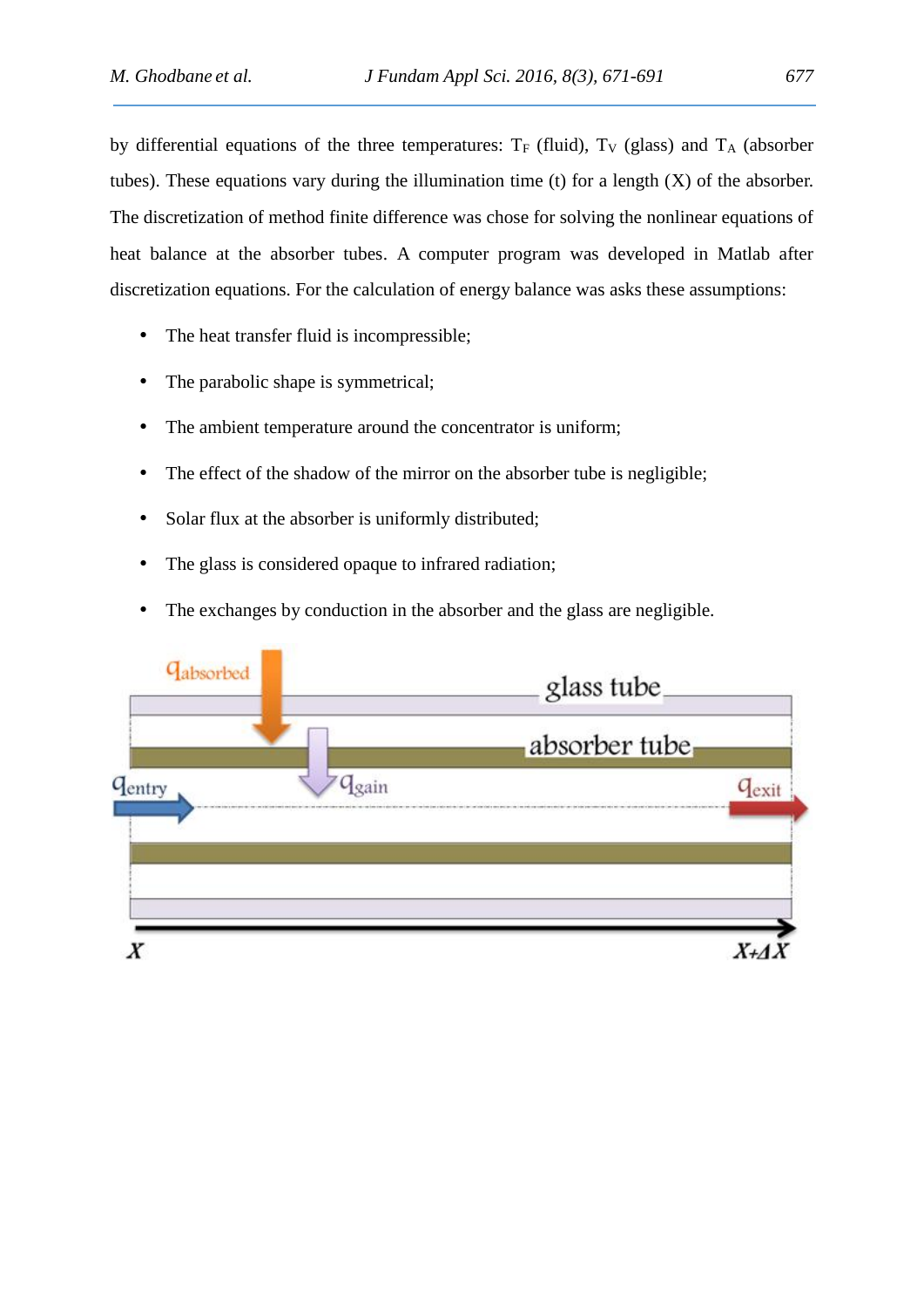

**Fig.3.** A surface element heat balance of the parabolic concentrator.

The optical efficiency of the concentrator was expressed as [15]:

$$
_{opt} = ..._{m} X \cdot \Gamma \cdot K_{cam}
$$
 (1)

 $<sub>m</sub>$  is reflectance factor of the mirror;  $K<sub>cam</sub>$  is the angle of incidence correction factor modified;</sub>

is the absorbion coefficient of the absorber tubes and  $\gamma$  is the intercept factor. The heat flow transmitted to the fluid (the power gained to the collector " $q_u(W)$ ") is given by the following relationship [16, 17]:

$$
q_u = h_F.A_{A,\text{int}}(T_A - T_F) \tag{2}
$$

Where,  $A_{A,int}$  is the internal surface of absorber tube (m<sup>2</sup>);  $T_A$  is the absorber tube temperature ( $^{\circ}$ C); T<sub>F</sub> is the fluid's temperature ( $^{\circ}$ C).

 $h_F$  is the coefficient of heat exchange by convection; it is often given by the relation follows [17]: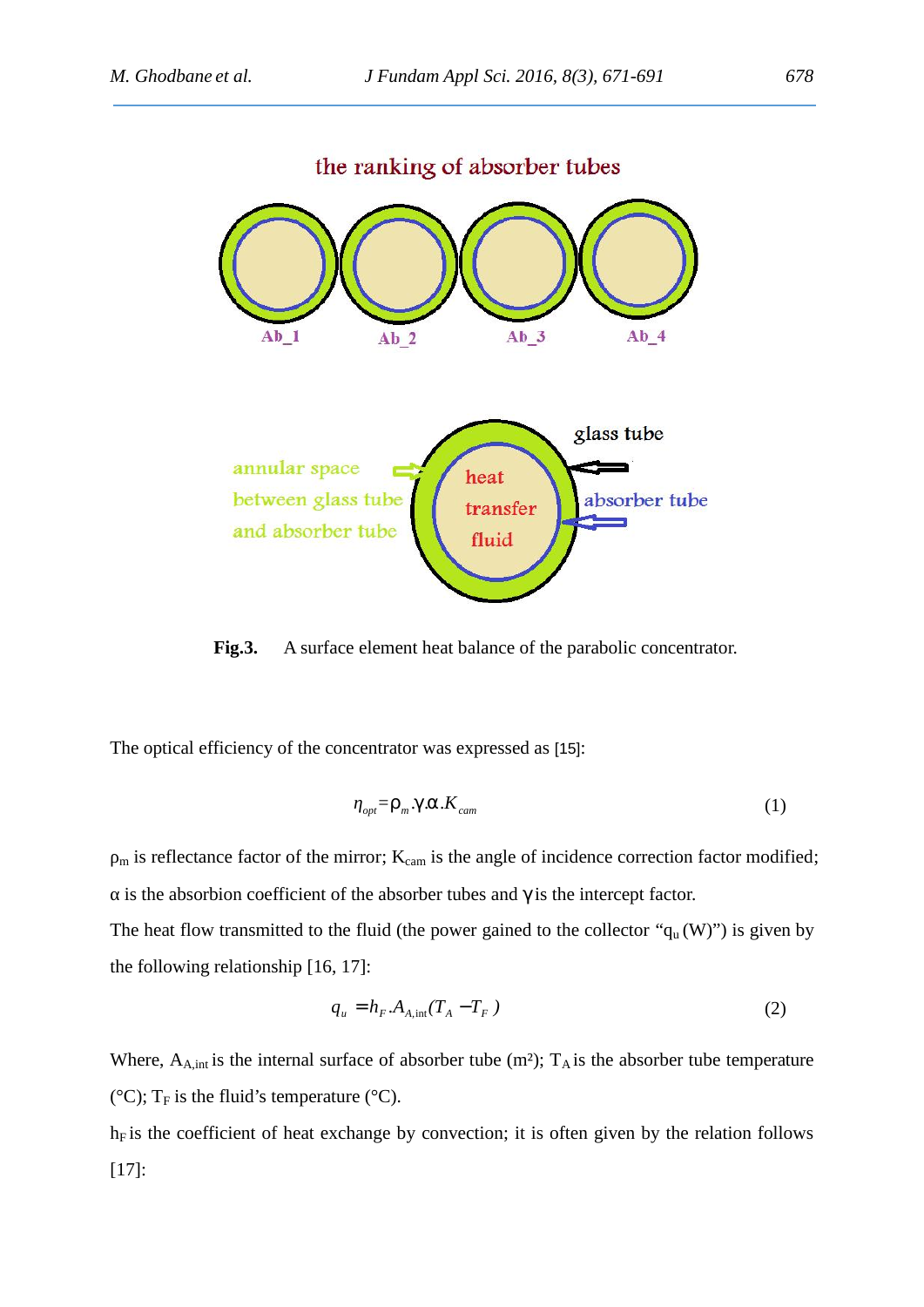$$
h_F = \frac{Nu \times K_F}{D_{A,\text{int}}} \tag{3}
$$

 $K_F$  is the thermal conductivity of the fluid; Nu is the Number of Nusselt. Gnielinski provides a linear interpolation in the transition region between the laminar and turbulent flow, in this case the useful transfer coefficient depends on two dimensionless Reynolds numbers and Prandtl [18, 19]

$$
Nu = \frac{\left(\frac{f}{8}\right)(Re_F - 1000)Pr_F}{1 + 12.7\sqrt{\frac{f}{8}}(Pr^{2/3} - 1)}
$$
(4)

the coefficient of friction (*f*) is calculated from the relation of Petukhov [18, 19]

$$
f = \frac{1}{(0.079 \, \text{Ln}(\, \text{Re}_F \,)^{-1.64})^2} \tag{5}
$$

With (Re<sub>F</sub>) presents Reynolds number which is expressed by the following relation [17, 20]:

$$
\operatorname{Re}_F = \frac{4 \times \cdots \times Q_v}{\times D_{A,\text{int}} \times \mu_F} \tag{6}
$$

With  $\mu_F$  is the dynamic viscosity of the fluid (Kg/m.s); Fis the fluid density (Kg/m<sup>3</sup>)  $A_c$  is the collector aperture area (m<sup>2</sup>) and  $Q_v$  is volume flow rate (m<sup>3</sup>/s). The Prandtl number (Pr) is given by [17, 21]:

$$
Pr_F = \frac{F}{F}
$$
 (7)

With  $(\epsilon_F)$  is the kinematic viscosity (m<sup>2</sup>/s) and ( $\epsilon_F$ ) is the fluid thermal diffusivity (m<sup>2</sup>/s).

## **4.1. Energy balance for the fluid**

The energy balance for the heat transfer fluid circulating in the absorber tube is expressed by the following relationship [6, 7]: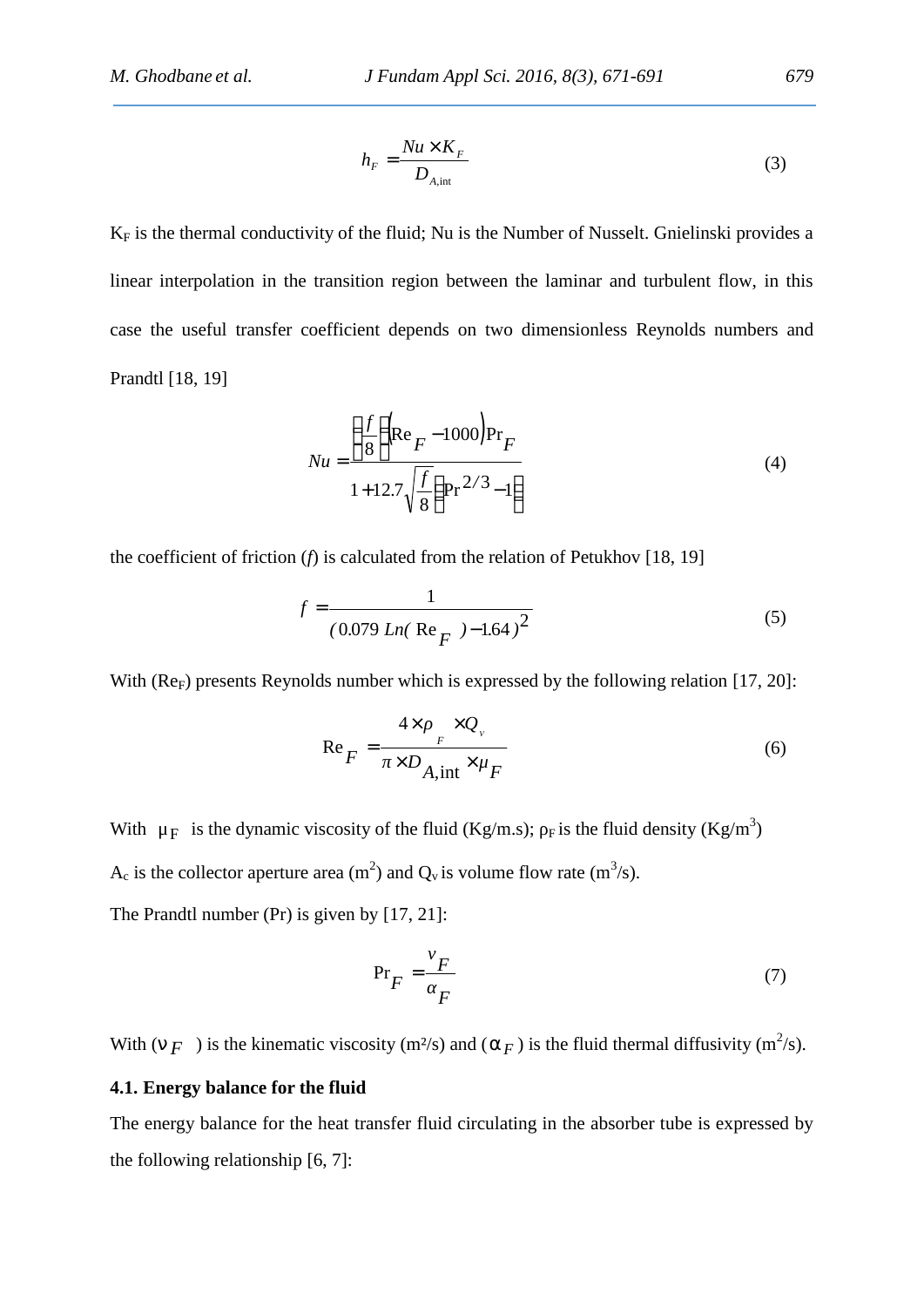$$
{}_{F} \cdot C_{F} \cdot A_{A,\text{int}} \cdot \frac{\partial T_{F}(X,t)}{\partial t} = q_{u} - {}_{F} \cdot C_{F} \cdot Q_{v} \cdot \frac{\partial T_{F}(X,t)}{\partial X}
$$
(8)

Where,  $C_F$  is the specific heat of fluid (J. kg<sup>-1</sup>.k<sup>-1</sup>).

Initial conditions and boundary conditions of equation (8) are [6, 7]:

$$
T_F(0, t) = T_{F, entry}(t) = T_{amb}(t)
$$
  
\n
$$
T_F(X, t) = T_{F, initial}(t) = T_{amb}(0)
$$
\n(9)

All thermophysical characteristics of the water are a function of its temperature.

## **4.2. Energy balance for the absorbers**

The energy balance for the absorber is given by the following equation [6, 7]:

$$
{}_{A} \cdot C_{A} \cdot A_{A} \cdot \frac{\partial T_{F}(X,t)}{\partial t} = q_{\text{absorbed}}(t) - q_{\text{exit}}(X,t) - q_{u}(X,t) \tag{10}
$$

With, F is the fluid density (Kg.m<sup>-3</sup>); C<sub>A</sub> is the specific heat of absorber tube (J. kg<sup>-1</sup>.k<sup>-1</sup>) and A<sup>A</sup> is the difference between the inner surface and the outer surface of absorber tube (m²). qabsorbed is the heat quantity absorbed by the absorber tube (W).

$$
q_{\text{absorbed}} = \dots_m X.A_c.K_{\text{cam}}. DNI
$$
\n(11)

Where,  $A_C$  is the collector aperture area (m<sup>2</sup>) and DNI is direct radiation (W.m<sup>-2</sup>).  $q_{\text{exit}}$  is the heat quantity of the fluid when it came out of the absorber tubes (W);

$$
{}_{A} \cdot C_{A} \cdot A_{A} \cdot \frac{\partial T_{F}(X,t)}{\partial t} = q_{\text{absorbed}}(t) - q_{\text{exit}}(X,t) - q_{\text{u}}(X,t) \tag{12}
$$

The initial conditions for the equation (10) are:

$$
T_A(X,t) = T_{A,initial}(t) = T_{amb}(0)
$$
\n<sup>(13)</sup>

#### **4.3. Energy balance of the glass tubes**

Similarly the energy balance for the glass is given by [6, 7]:

$$
{}_{V} \cdot C_{V} \cdot A_{V} \cdot \frac{\partial T_{V}(X,t)}{\partial t} = q_{int}(X,t) - q_{ext}(X,t)
$$
\n(14)

Where, v is the glass density (Kg/m<sup>3</sup>); C<sub>V</sub> is the specific heat of glass tube (J/ kg.k) and A<sub>V</sub> is the difference between the inner surface and the outer surface of glass tube (m²).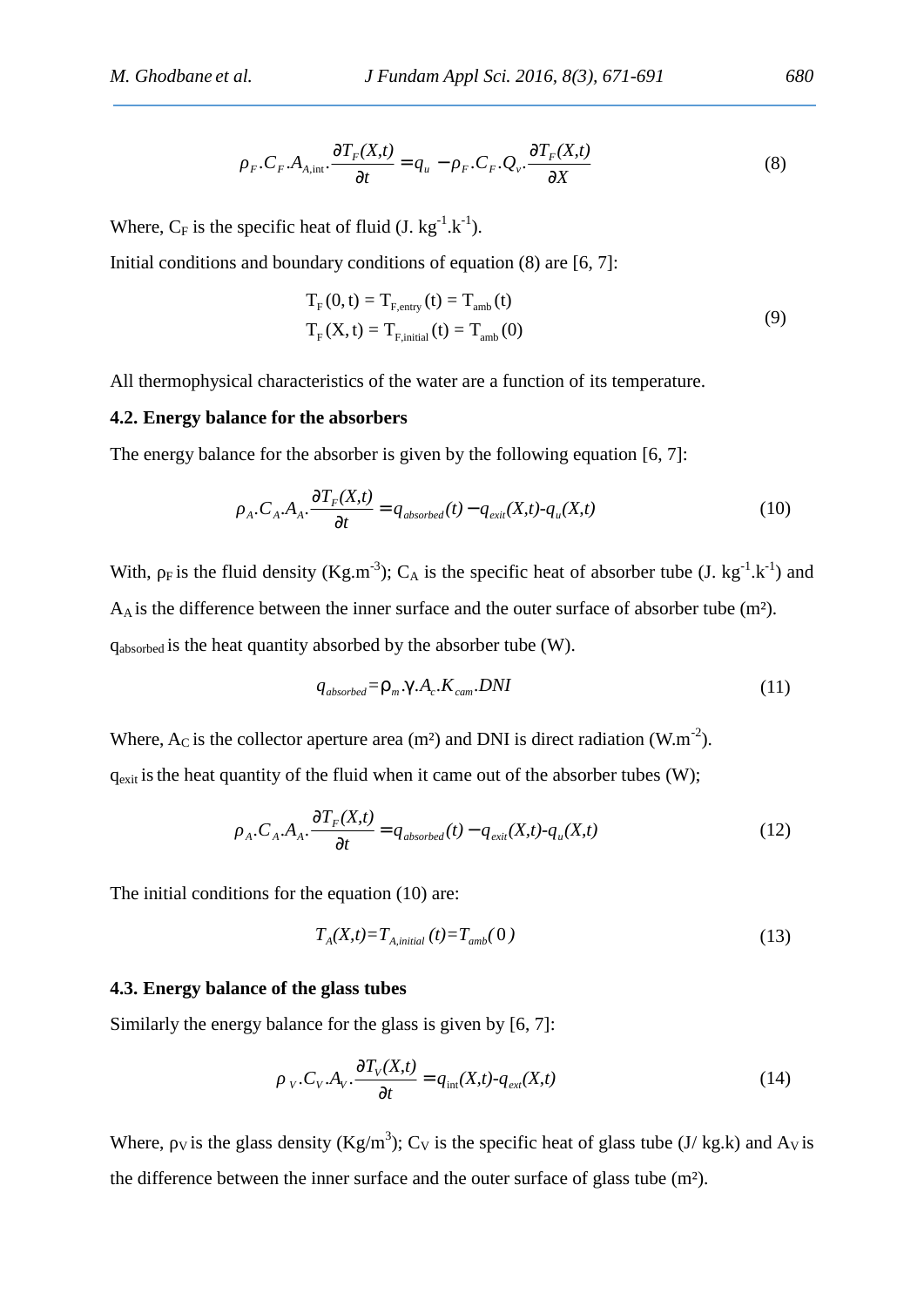qint is the internal power (by convection and radiation) between absorber tube and glass tube (W);

 $q_{ext}$  is the external power (by convection and radiation) between glass tube and the atmosphere (W).

The initial condition of equation  $(14)$  is:

$$
T_V(X,t) = T_{V,initial}(t) = T_{amb}(0)
$$
\n
$$
(15)
$$

## **4.4. Thermal efficiency**

The thermal efficiency of the concentrator was expressed as [15, 17]:

$$
= \frac{U_L.A_{A,ext}.(T_A - T_{amb})}{DNI \times A_C}
$$
\n(16)

With,  $A_{A,ext}$  is the external surface of the absorber tube,  $T_{amb}$  is the ambient temperature (K) and  $U_L$  is the heat loss coefficient (W/m<sup>2</sup>.K).

# **4.5. Heat loss**

The use of the solar concentrators to to focus the sun's rays can greatly reduce the size of the absorber tube, thereby reducing heat loss and allow increasing the efficiency of the system at high temperatures. In addition, the concentrators are significantly less expensive per unit area compared to flat plate collectors. The factor  $(U<sub>L</sub>)$  is the heat loss coefficient, it is expressed by:

$$
U_{L} = \left(\frac{1}{C_{1}\left[\frac{T_{A} - T_{amb}}{1 + f}\right]^{0.25}} + \frac{D_{A,int}}{D_{A,ext} \times h_{v}}\right)^{-1}
$$
  
+ 
$$
\left(\frac{1}{\left[v_{A} - 0.04(1 - v_{A}\left(\frac{T_{A}}{450}\right)\right]^{-1} - \left[\left(\frac{D_{A,int}}{D_{A,ext}}\left(\frac{1}{v_{V}}\right)\right]^{+}\right]}\right)
$$
(17)

Where,  $\overline{A}$  is the emissivity of the absorber tube;  $\overline{V}$  is the emissivity of the transparent glass envelope; is Stefan-Boltzmann constant ( $= 5.670 \cdot 10^{-8}$  W/m<sup>2</sup>.K<sup>4</sup>).

With the factor (f) takes into account the loss ratio of the wind, and which can be obtained by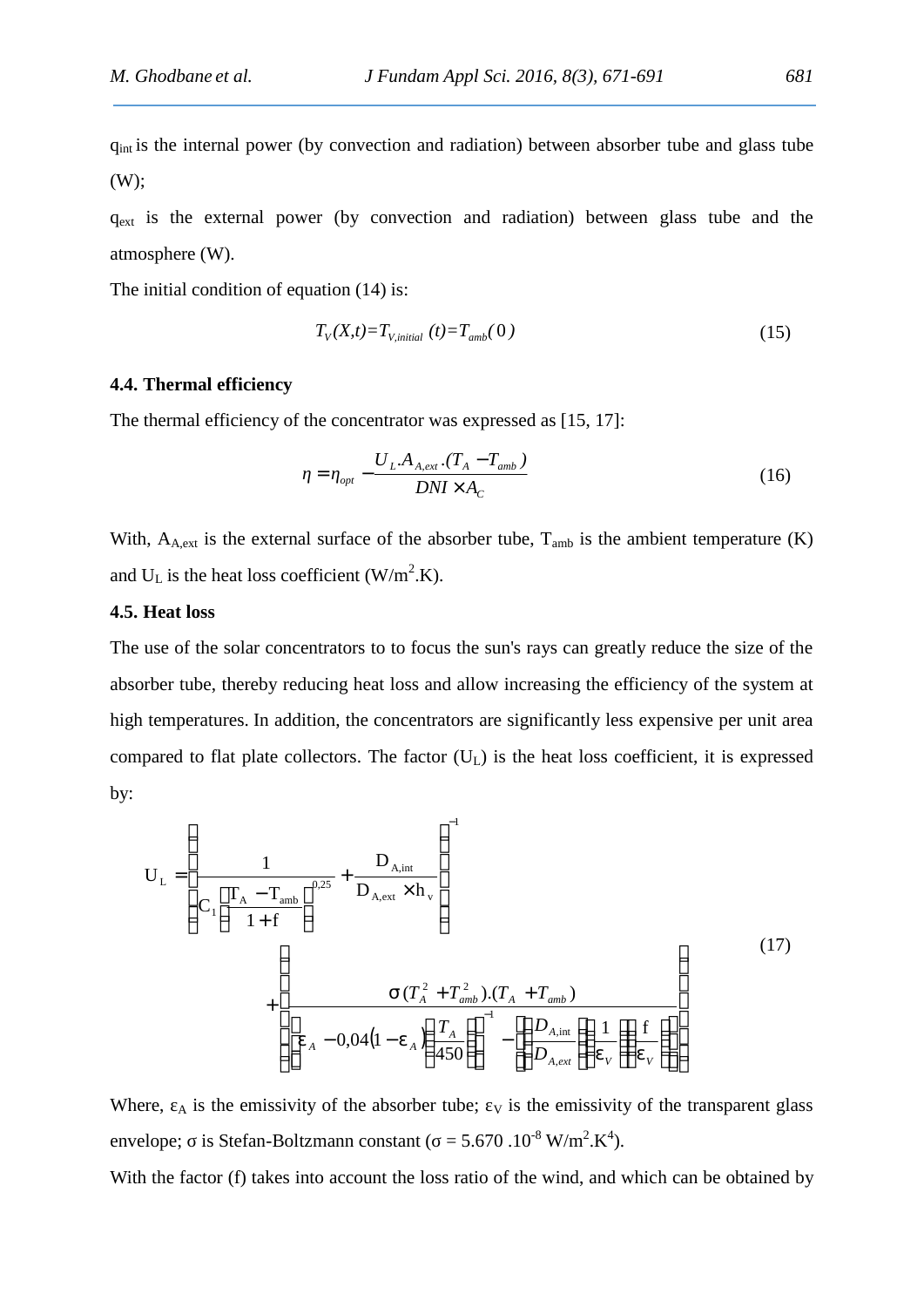the following equation:

$$
f = D_{A,\text{int}}^{-0.4} \left( 1.61 + 1.3 \right) h_{\nu}^{-0.9} \exp[0.00325(T_A - 273)] \tag{18}
$$

C1 is given by the following empirical expression:

$$
C_1 = \frac{1,45 + 0,96\left(\frac{1}{A} - 0.5\right)^2}{D_{A,\text{int}}} \left(\frac{1}{D_{A,\text{int}}^{0.6} - D_{A,ext}}\right)^{1.25}
$$
(19)

The term  $h_y$  is the convection coefficient of the wind; it is given by the following equation (according McAdams (1954)) [17, 18]

$$
h_v = 5.7 + 3.8V \tag{20}
$$

According Watmuff and al. (1977),  $h_v$  can be obtained by the following equation [18]:

$$
h_v = 2.8 + 3V \tag{21}
$$

Where; V is the wind speed  $(m.s^{-1})$ .

This work was to model the concentrator by using the finite deference method in implicit model. The nonlinear algebraic equation is solved using the iterative method of Gaussian-Seidel. Algebraic equations were written in Matlab programming language.

#### **5. RESULTS AND INTERPRETATIONS**

The solar contributions are given for the town of Guemar. The concentration of solar radiation by using the parabolic trough collector produces the water vapor with a very high temperature. Figure (4) summarizes the direct solar radiation as a function of time for six days selected according to the semi-empirical model of Perrin BRICHAMBAUT [22].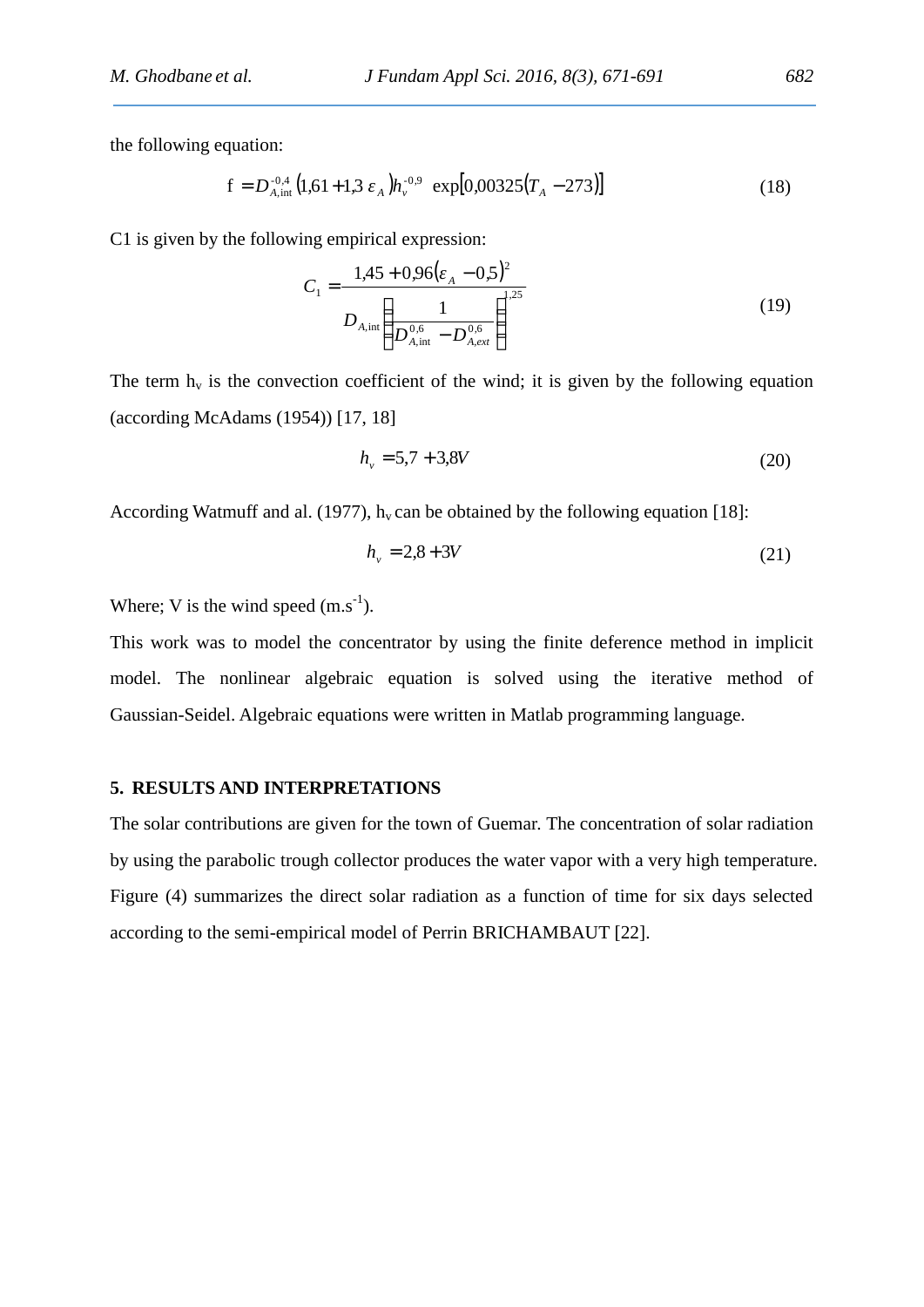

**Fig.4.** The evolution from direct sunlight  $(DNI)$   $[Wm^{-2}]$ .

Note that for the day of June 11, the direct solar radiation is maximal at the real solar noon, which can reach  $1000$  [w / m<sup>2</sup>].

The main objective of the optical modeling is the know concentration of power in the absorber tubes, and the evolution of the heat flux at the absorber according to a variation of the incidence angle of rays solar. Figures 5a-h show the contour of the average heat flux intensity with a direct solar radiation value equal to 700 [W/m²].

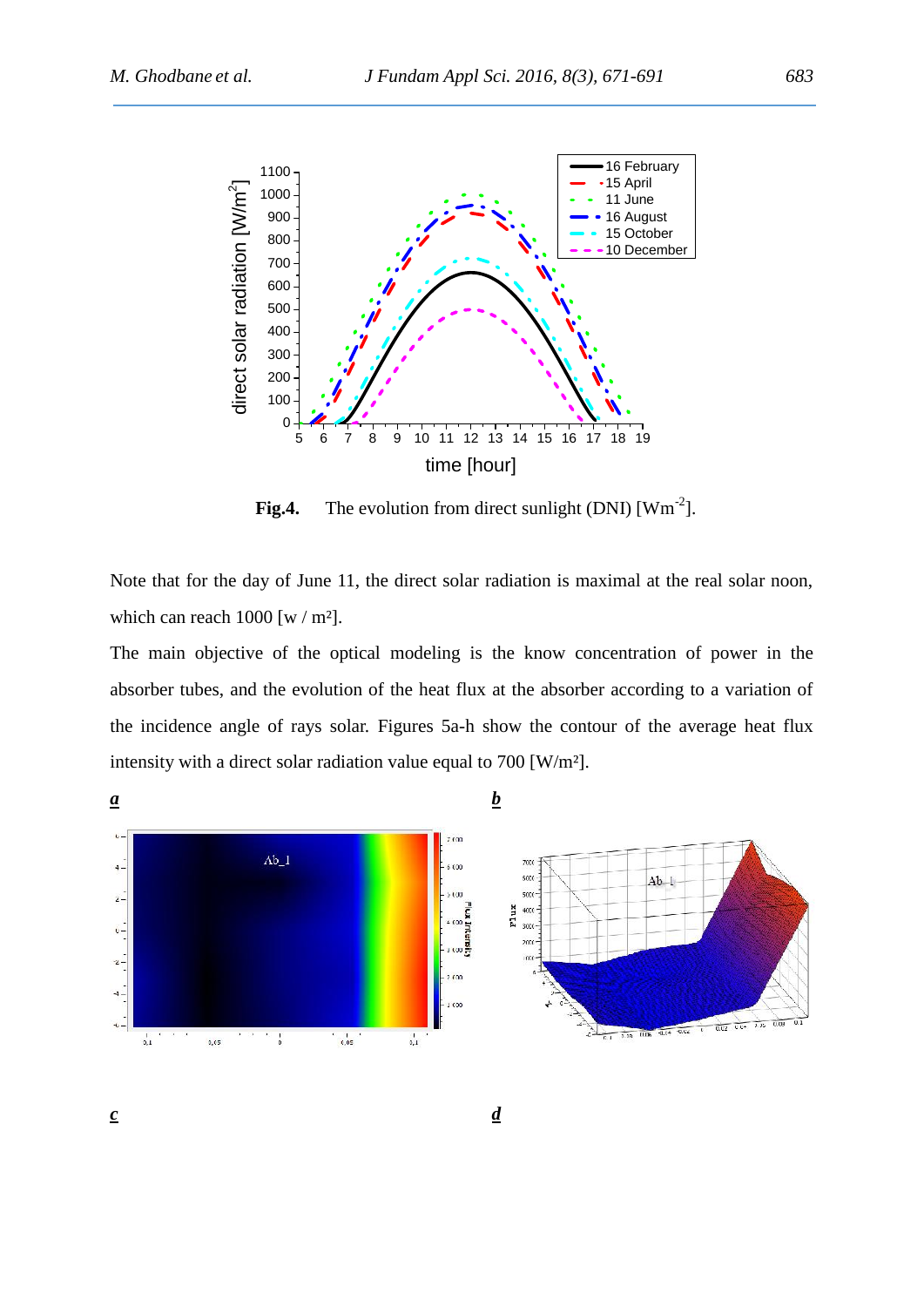

**Fig.5.** The contour and the distribution of the average flux density at the absorber tubes with  $DNI = 700$  [W/m<sup>2</sup>].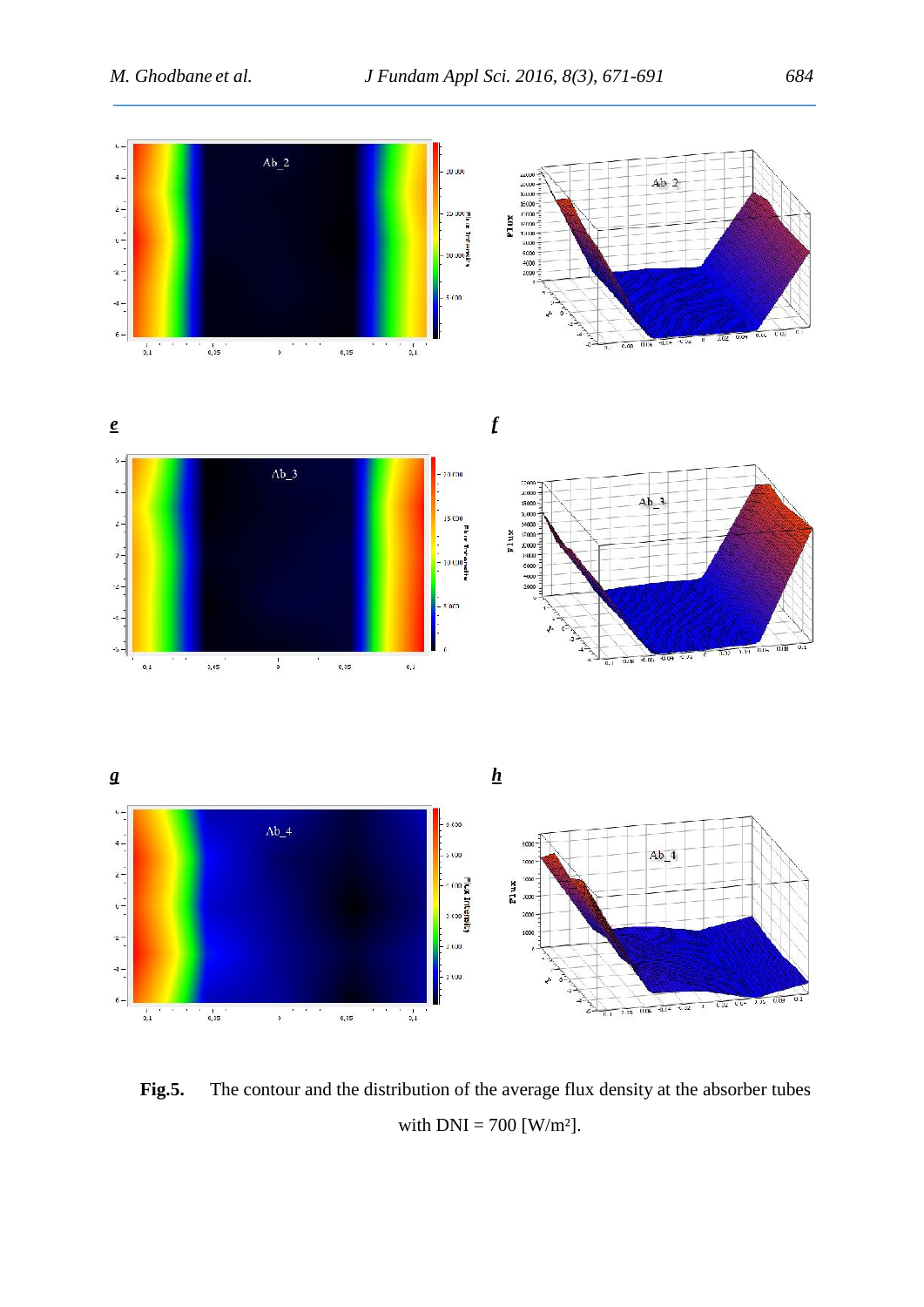The optical efficiency is written according to the modified incidence angle. Figure (6) represents the variation of the optical efficiency as a function of true solar time.



Fig.6. The evolution of optical efficiencies.

Figure (7) shows the evolution of the thermal efficiency as a function of time for six days of study.



Fig.7. The evolution of thermal efficiencies.

The optical performance of collector is higher of 83.61 %. The maximum value of thermal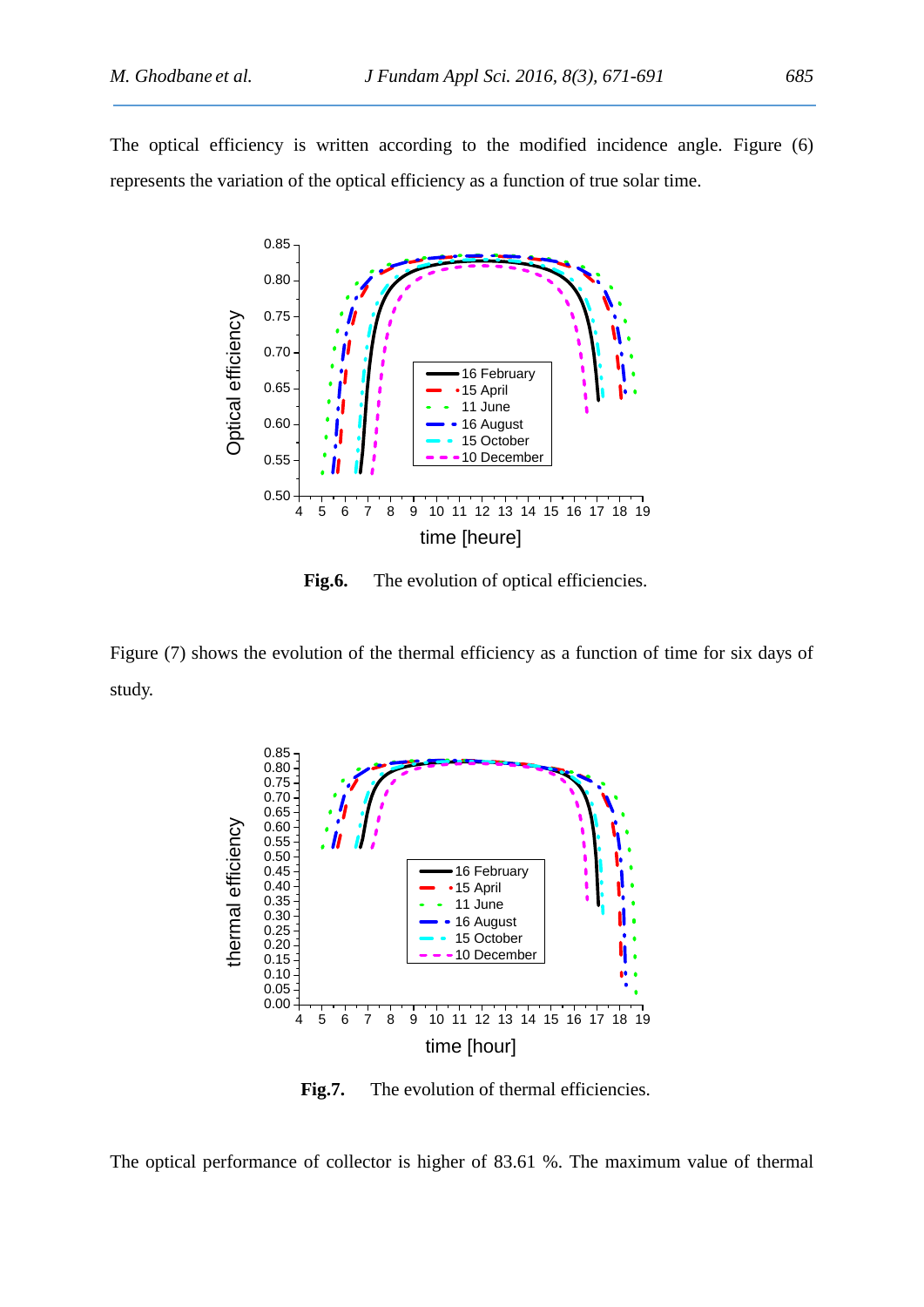efficiency can reach up 82.80 %, because the inlet temperature of water is almost identical to the ambient temperature, which thus corresponds to a very good thermal insulation and the lower heat loss to the atmosphere. This reduction in the thermal efficiency after the maximum value, is due to thermal losses believe that with increasing water temperatures respectively at the inlet and outlet of the absorber.

Figure (8) provides the changes in the quantity of heat absorbed in the level of absorber tubes of in watts.



**Fig.8.** The evolution of heat quantity absorbed by the absorber tubes.

The tap water is used as heat carrier fluid. The average mass flow of the water in the interior of absorber tubes is equal to 0.015 [kg /s]. The role of the heat carrier fluid is transporting heat from the source to the use. The water has a high heat capacity and it is fluid does not pollute the environment. During the simulation, the physical properties of the heat carrier fluid are varied depending on the temperature of the fluid at that moment. Figure (9) represents the evaluation of the fluid temperature at the outlet of absorber tubes according to true solar time.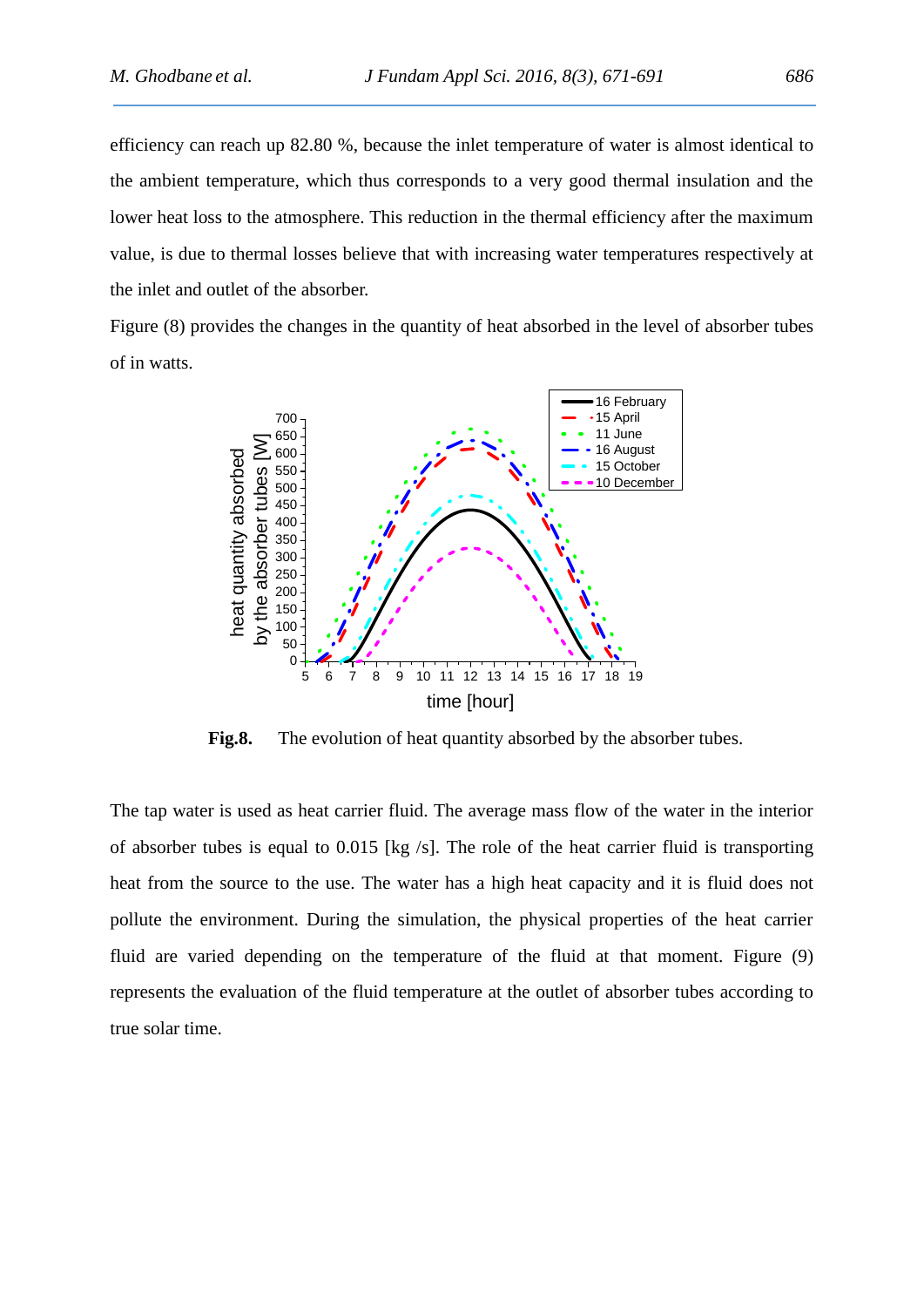

**Fig.9.** Evolution of fluid temperature at the outlet of the absorber tubes a function of time.

The water turns into steam at temperature up to 488 [K] or more. The fluid temperature at outlet of the absorber tubes is inversely proportional to the direct sunlight, and it mainly depends with the heat quantity absorbed by absorbed tubes  $(q_{absorbed} (t))$ , which is based on optical and geometric parameters of concentrator.

So, the quantity of heat absorbed by the absorber tubes has a direct relationship with the direct radiation (DNI), this quantity is based on optical and geometrical parameters of the concentrator, and it is not entirely transmitted the heat transfer fluid, wherein a part is dissipated as heat loss between the absorber and the glass, and another portion between the glass and the ambient environment. Figure (10) shows the variation of thermal losses coefficient as a function of the difference in temperature between the absorber tube and the atmosphere.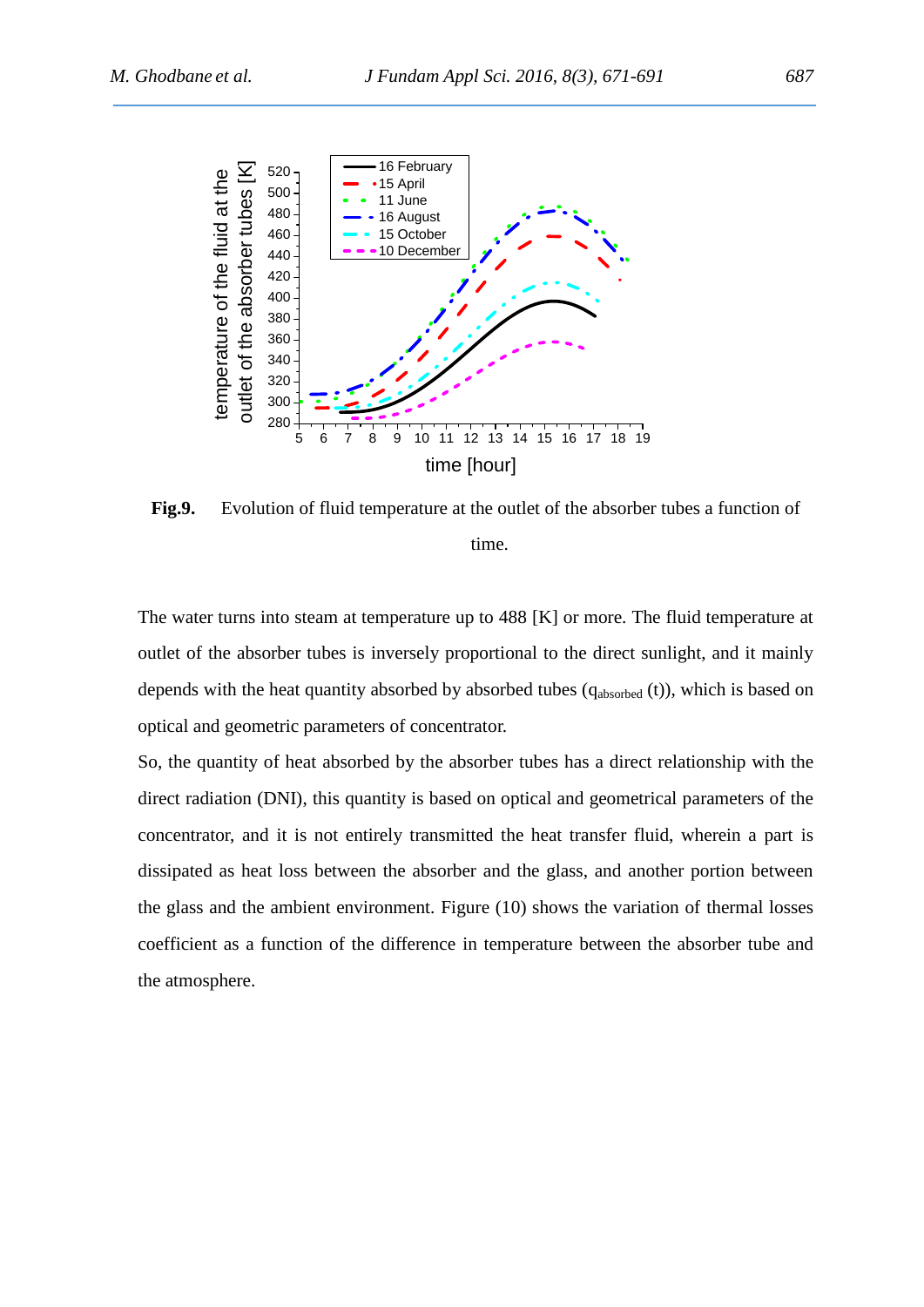

Fig.10. The evolution of heat loss coefficient.

The dependence of the heat loss coefficient with the absorber tube temperature is very clear. It is observed that the losses increase with the increase of the temperature of the absorber, so the absorber is the seat of heat loss. The creating vacuum between the absorber is the transparent glass envelope, could significantly reduce losses by convection. The glass is transparent to visible solar radiation but opaque to infra-red rayans (IR). Thus, the absorber tube is covered by a glass envelope, thus the radiative losses infra-red emission is greatly reduced.

It can be said that this study made it possible to calculate the thermal efficiency and fluid temperature at outlet of absorber tubes; this means it possible to evaluate the thermal performance of the collector. We can say that the incident solar radiation directly affects the performance of the concentrator. Weather conditions (wind speed, the ambient temperature, etc.) which vary from season to season influes on the performance of the solar concentrator.

The simulation results are very encouraging for the exploitation of solar energy in the field of water vapor exploitation in the site of Guemar, El Oued Province, Algeria.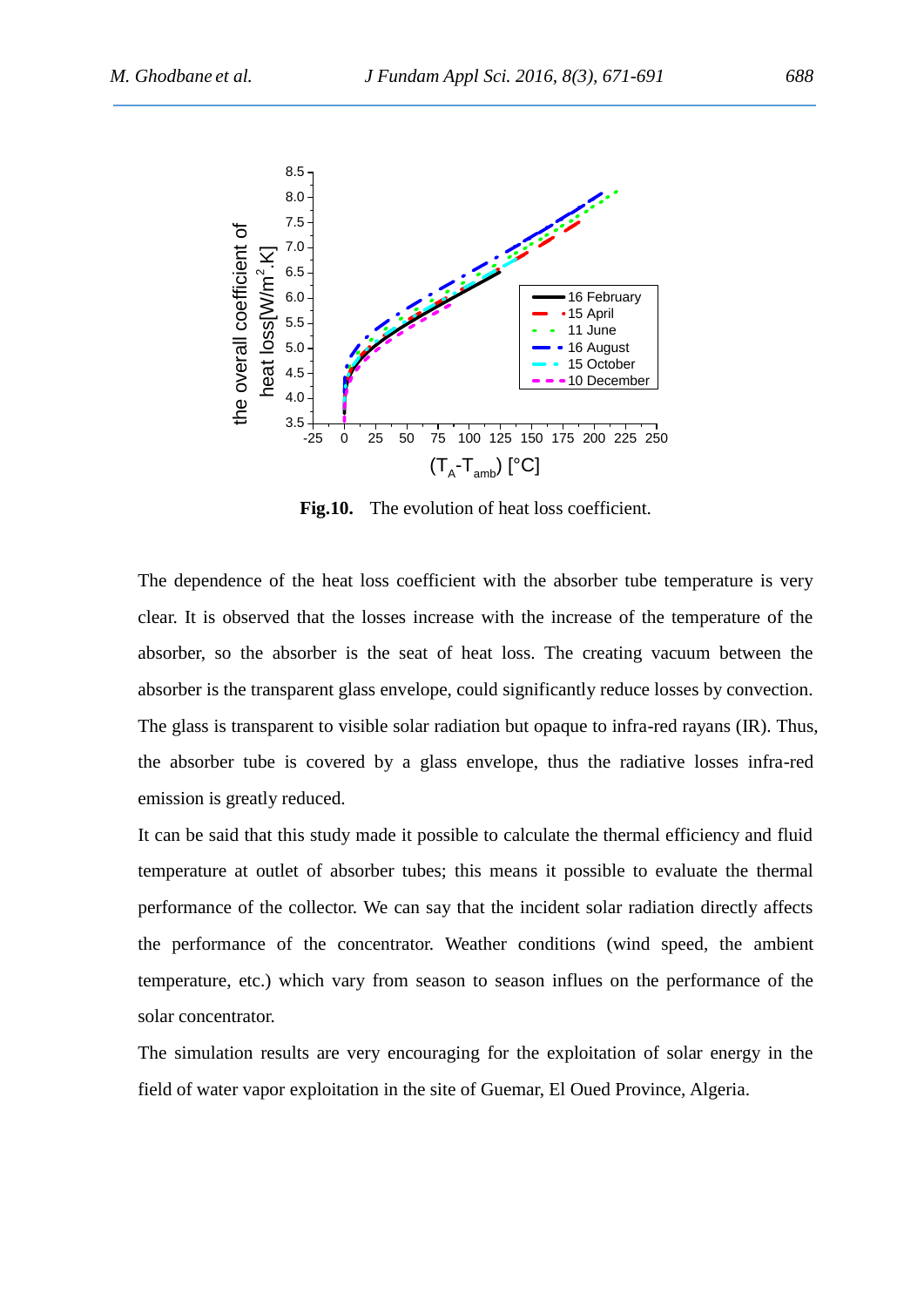## **6. CONCLUSION**

Along the year, Guemar and its suburbs have strong sunlight. The solar energy is natural, clean, non-polluting and inexhaustible energy. The application of solar renewable energy systems such as solar concentration systems in many industrial and domestic areas can solve many problems. These systems can also completely replace fossil fuels.

This work contains a simulation of a parabolic trough concentrator in the climatic conditions in Guemar region, El Oued Province, Algeria. The study is based on the numerical solution of the energy balance equations linked between the absorber tubes, the heat transfer fluid (water) and the glass tubes. The optical performance of collector has exceeded 83.61 %; it is attained to 83.621 %. The thermal efficiency stopped at 82.8 %. This numerical study shows that the fluid temperature exceeds 488 [K], we note that there is a change in the water liquid to vapor. This change is caused by a change in the pressure, in the temperature and in the volume of the heat transfer fluid. Finally, the results are very encouraging for the use of solar energy in the study area.

#### **7. REFERENCES**

[1] YAICHE M R, BOUHANIK A. Atlas Solaire Algerien: Portail Des Energies Renouvelables, Centre de Développement des Energies Renouvelables, 2002, pp. 16.

[2] Ministry of energy. Potentiels National des Energies Renouvelables. Web site: http://www.mem-algeria.org/francais/index.php?page=potentiels-national-des-energiesrenouvelables, 27/08/2015.

[3] GHODBANE M, BOUMEDDANE B, MOUMMI N, LARGOT S, BERKANE H. Study and numerical simulation of solar system for air heating, J Fundam Appl Sci, 2016, 8, (1), 41- 60. doi: http://dx.doi.org/10.4314/jfas.v8i1.3

[4] Wikipedia. Emissivité. Web site:

http://fr.wikipedia.org/wiki/%C3%89missivit%C3%A9, 2015.

[5] GOUHMAN G, KOUDRACHOVA M, MILEVSKAYA N, EYDINOVA F. Surfaces sélectives: propriétés optiques et estimation de l'efficacité énergétique dans l'application aux récepteurs solaires, Phys. Appl, 1980, 15, 393-396.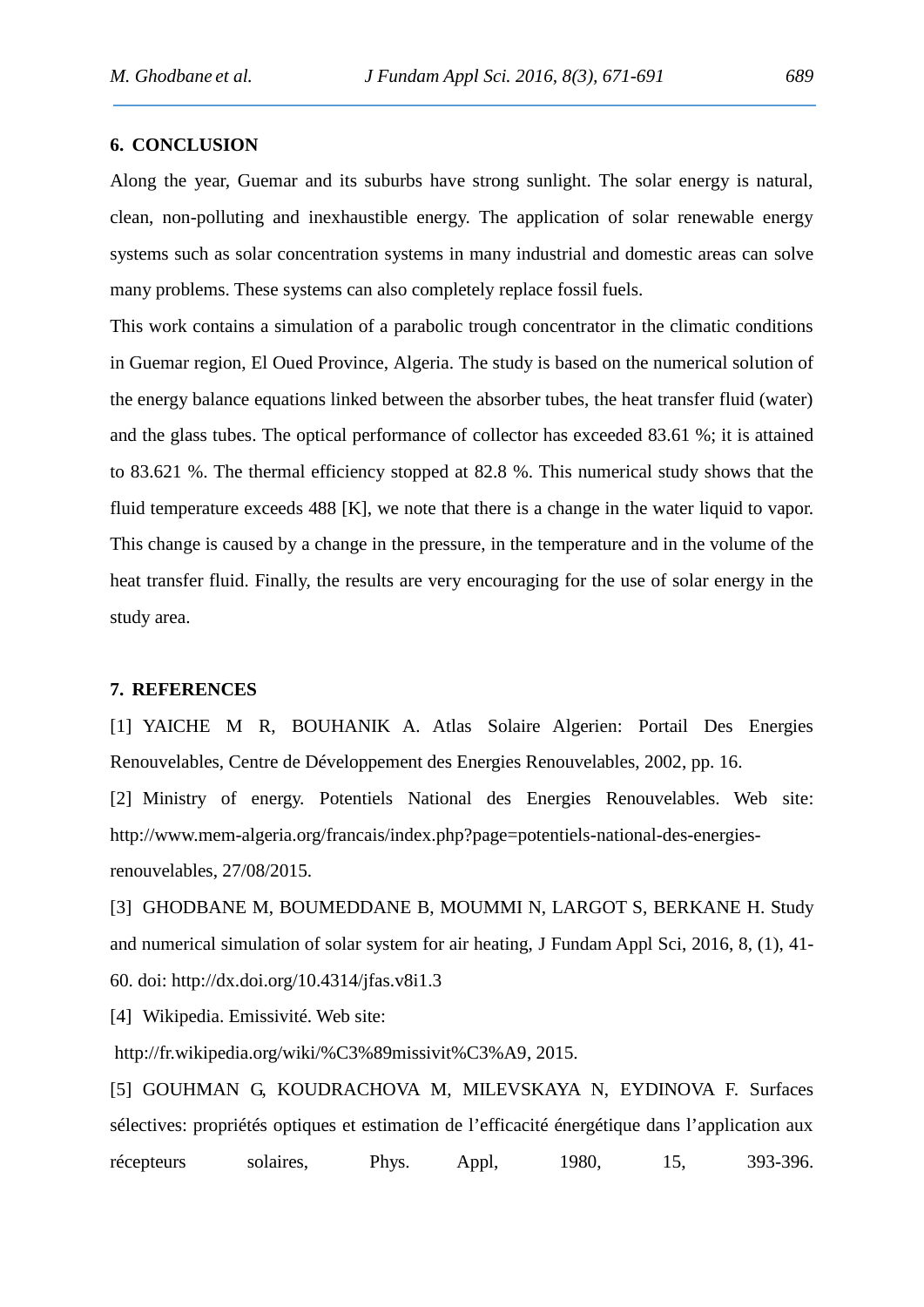http://dx.doi.org/10.1051/rphysap:01980001503039300

[6] GHODBANE M, BOUMEDDANE B, LARGOT S. Etude optique et thermique d'un concentrateur cylindro-parabolique en site d'Alger, Algérie, presented at IXth International Congress on Renewable Energy and the Environment, Djerba, Tunisie, 18-20 March 2015.

http://dx.doi.org/10.13140/RG.2.1.1609.5763

[7] GHODBANE M, BOUMEDDANE B. Numerical modeling of a parabolic trough solar collector at Bouzaréah, Algeria, Int J Chem Pet Sci. 2015, 4, (2), 11-25.

[8] GHODBANE M, BOUMEDDANE B, LARGOT S. Simulation Numérique d'un Concentrateur Cylindro-Parabolique en El Oued, Algérie, International Journal of Scientific Research & Engineering Technology (IJSET), 2015, 3, (2), 68-74.

[9] AL-RUBAIAN A I, HAMAD A F. Performance of single Axis tracking solar parabolic trough in Riyadh Saudi Arabia, presented at World renewable energy congress VIII, 2004.

[10] VAILLANT J R. Utilisation et promesse de l'énergie solaire, Edition Eyrolles, Paris, 1978.

[11] FERNA´NDEZ-GARCI´A A, ZARZA E, VALENZUELA L, PE´REZ M. Parabolictrough solar collectors and their applications, Renewable & Sustainable Energy Reviews, 2010, 14, 1695–1721. http://dx.doi.org/10.1016/j.rser.2010.03.012

[12] HEPBASLI A, ALSUHAIBANI Z. A key review on present status and future directions of solar energy studies and applications in Saudi Arabia, Renewable and Sustainable Energy Reviews. 2011, 15, 5021–5050. http://dx.doi.org/10.1016/j.rser.2011.07.052

[13] WEATHER UNDERGROUND. Weather History for Guemar airport station. Web site: http://www.wunderground.com, 2014.

[14] WENDELIN T, DOBOS A, LEWANDOWSKI A, Technical Report, SolTrace: A Ray- Tracing Code for Complex Solar Optical Systems, Technical Report, October 2013.

[15] YOGI D G, KREITH F, KREIDER J F. Off-Normal Incidence Effects: in Principles of solar engineering, Taylor & Francis, 2nd Edition, 1999, pp. 139.

[16] KALOGIROU S. Thermal analysis of parabolic trough collectors: in solar energy engineering- processes and systems, Thermal analysis of parabolic trough collectors, 1st edition, 2009, pp. 199-202.